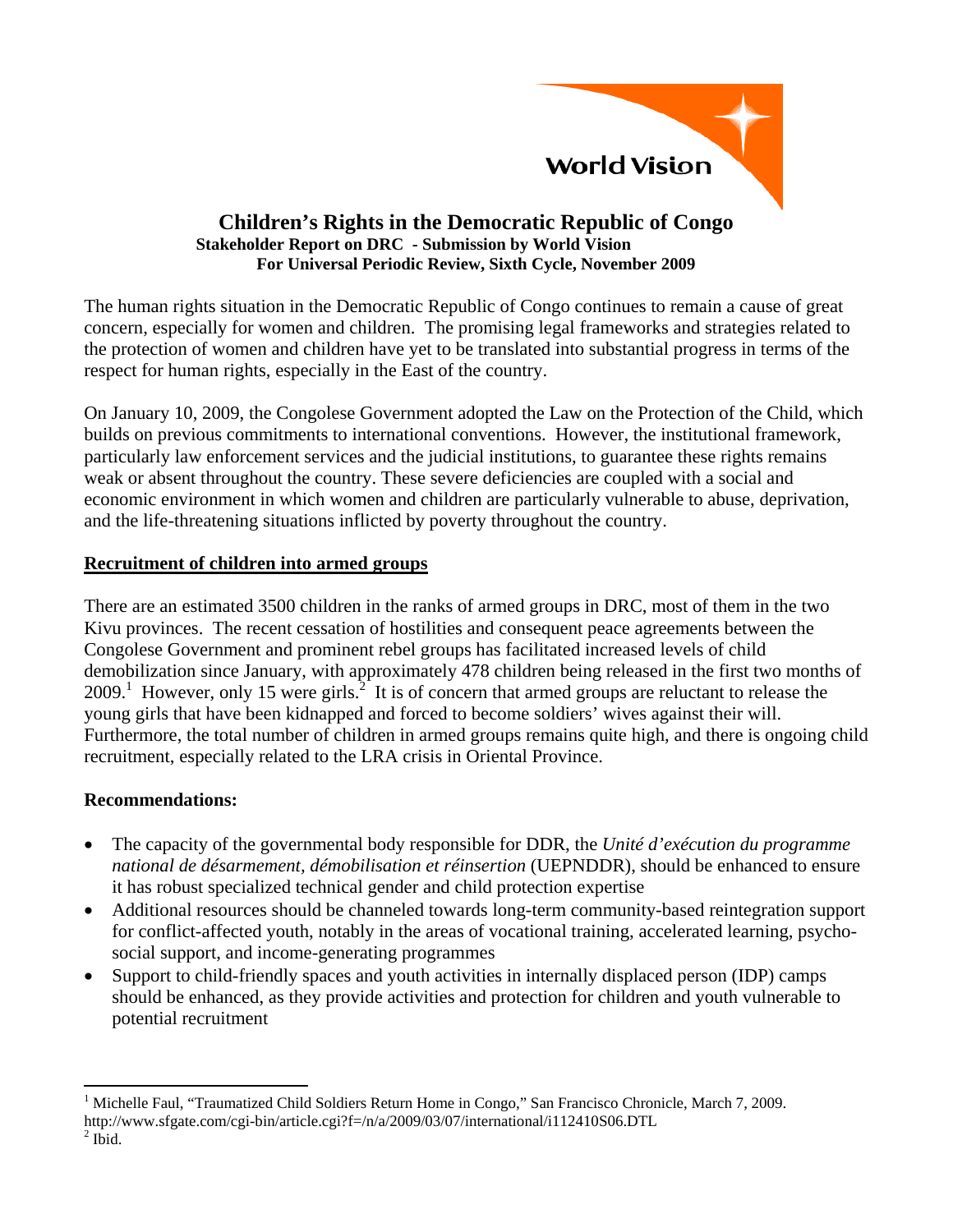• Measures must be taken to end the culture of impunity for those who recruit children through strengthening the law enforcement and justice sectors and fully implementing the National Plan of Action on disarmament, demobilization and reintegration of children, in accordance with the Monitoring and Reporting mechanism of Security Council resolution 1612

# **Peace Process in the Eastern DRC**

• The DRC government should fully support an inclusive peace process that guarantees core human rights provisions, especially for children, women and displaced populations, as well as in disarmament, demobilization and reintegration. This support should include the implementation of the Amani programme and the International Conference on the Great Lakes Region's Pact on Stability, Security and Development.

# **Sexual Violence**

Sexual violence against women and children of all ages, and abduction for sexual slavery is prevalent throughout the country, but particularly in the east<sup>3</sup>. There is a culture of almost total impunity for such crimes, whether committed by government or civilian actors. War and poverty have forced many women and girls - particularly orphans - into prostitution as a means of survival. Domestic violence in communities has further increased due to the high levels of poverty, alcohol abuse, and the militarized nature of the society.

# **Recommendations:**

 $\overline{a}$ 

- In order to be successfully implemented, all actors<sup>4</sup> involved in the 2006 Comprehensive Strategy on Sexual Violence must adapt their approaches to the strategy that was developed in consultation with them. Donors need to encourage their implementing partners to rally behind the global strategy and dedicate adequate resources to coordination mechanisms.
- One simple data collecting tool and user-friendly database must be established to replace the many different tools currently being used to analyze the problem of sexual violence, developing trends, and target responses. Improved coordination mechanisms must be established to prevent duplication and minimize gaps in GBV responses.
- Mobile teams or community-based responses by NGOs should be supported to assist victims in remote and marginalized communities, particularly in Eastern DRC.
- All actors should work collaboratively to develop or update national protocols to ensure in accountability and quality in the areas of primary health care, mental health, and reintegration assistance for survivors of sexual violence
- All actors should immediately develop and support programmes aimed at the prevention, recovery and reintegration of child victims of sexual exploitation, assisting sexually exploited children to access education as well as initiatives that address the root causes of this growing trend.
- More efforts must be made to ensure regular payment to the FARDC and much stronger control measures must be put in place to control the behavior of the armed forces, and address impunity for

<sup>&</sup>lt;sup>3</sup> "Justice, Impunity, and Sexual Violence in Eastern Democratic Republic of Congo," Report of the International Parliamentary-Expert Mission Addressing Impunity for Sexual Crimes in the Democratic Republic of Congo, November 2008 reported that in the medical centers supported by UNICEF and its partners in Eastern DRC, 18 505 individuals – 30% of whom we re children -- received treatment for cases of sexual violence between January to October, 2008. This total does not include the many victims who are unable to access health services.

Such actors include UN agencies and MONUC sections, International NGOs, the Sexual Violence Task Force, respective humanitarian clusters and counterparts in the DRC Government, such as Ministries of Justice, Defense, Interior, Gender and Health.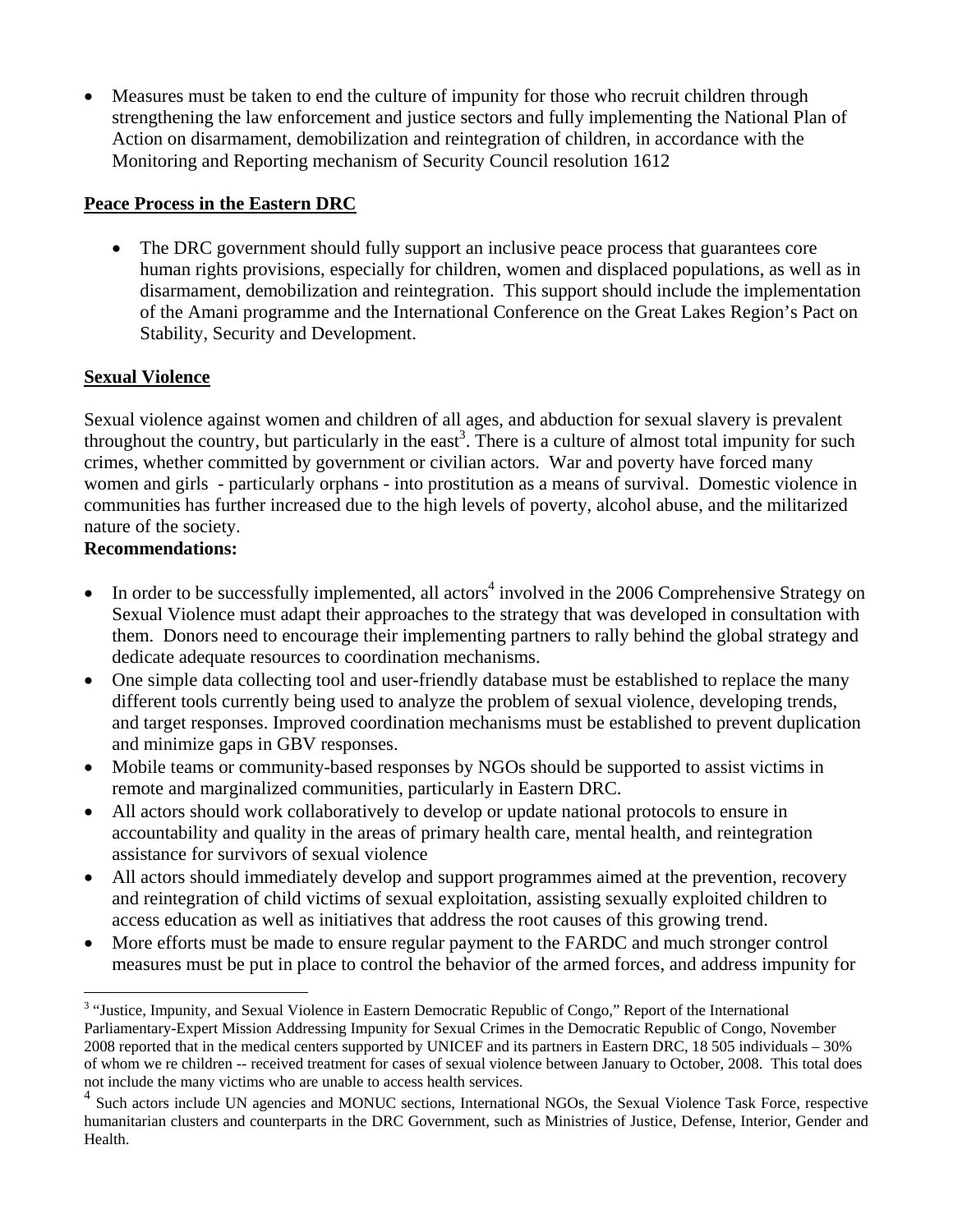acts of violence. In particular, the number of proper barracks must be increased, so that all soldiers can be housed and more effectively controlled.

- The Government must take strong measures including through widespread campaigns, to address the culture of almost total impunity for acts of rape and sexual violence, whether perpetrated by state or non-state actors. Those who commit such acts must be brought to justice.
- More resources and technical assistance must be provided towards strengthening capacity of the judiciary to respond to acts of sexual violence, and the provision of free legal services for those who have been sexually abused.

# **Early Marriage**

Early child marriage is a serious child protection concern in the DRC. A total of 51 cases of early child marriage were reported in six child friendly spaces supported by World Vision in the months of February and March 2009. Early child marriage denies girls to their rights to education and the opportunity to realize their full potential. While parents may hope to protect their girls' economic and personal security through marriage, it frequently has the opposite effect.

### **Recommendation:**

• The new DRC Law on the Protection of the Child which outlaws the marriage of children before 18 years is a welcome step, but must be accompanied by awareness-raising measures throughout the country in order to be fully implemented.

### **Education**

The Constitution of DRC establishes universal free access to education for all children of primary school age, however the vast majority of families must pay school fees to pay the salaries of teachers who are not paid by the state. This is a major obstacle especially for children of the hundreds of thousands of displaced families with no possessions or livelihoods. The quality of education is poor. Many schools throughout the country are in a deplorable state without materials, sanitation and transportation to school.

In North Kivu, only 34% of children currently have access to basic education while the national level is 52%.<sup>5</sup> In a comprehensive needs assessment completed by World Vision DRC in twenty-three communities across various districts in South and North Kivu in June 2008, every focus group consulted named lack of access to education among the highest concerns in their community.<sup>6</sup> The Education Cluster for North Kivu has devised a strategy, focusing primarily on assisting displaced children to access education, but the funding to support emergency response in this sector is amongst the lowest in  $DRC.<sup>7</sup>$ 

#### **Recommendations:**

 $\overline{a}$ 

<sup>&</sup>lt;sup>5</sup> Refugees International, "Break the Routine of Humanitarian Assistance," May 19, 2008,

www.refugeesinternational.org/policy/field-report/dr-congo-break-routine-humanitarian-assistance.

<sup>6</sup> World Vision EDRC Comprehensive Assessment Report, July 2008.

 $<sup>7</sup>$  In the 2007 Humanitarian Assistance Plan, only 10% of education sector request was funded, and according to 2009</sup> Humanitarian Assistance Plan, 5.2% of combined CERF and Pooled Fund for DRC in 2008 were allocated to the education sector.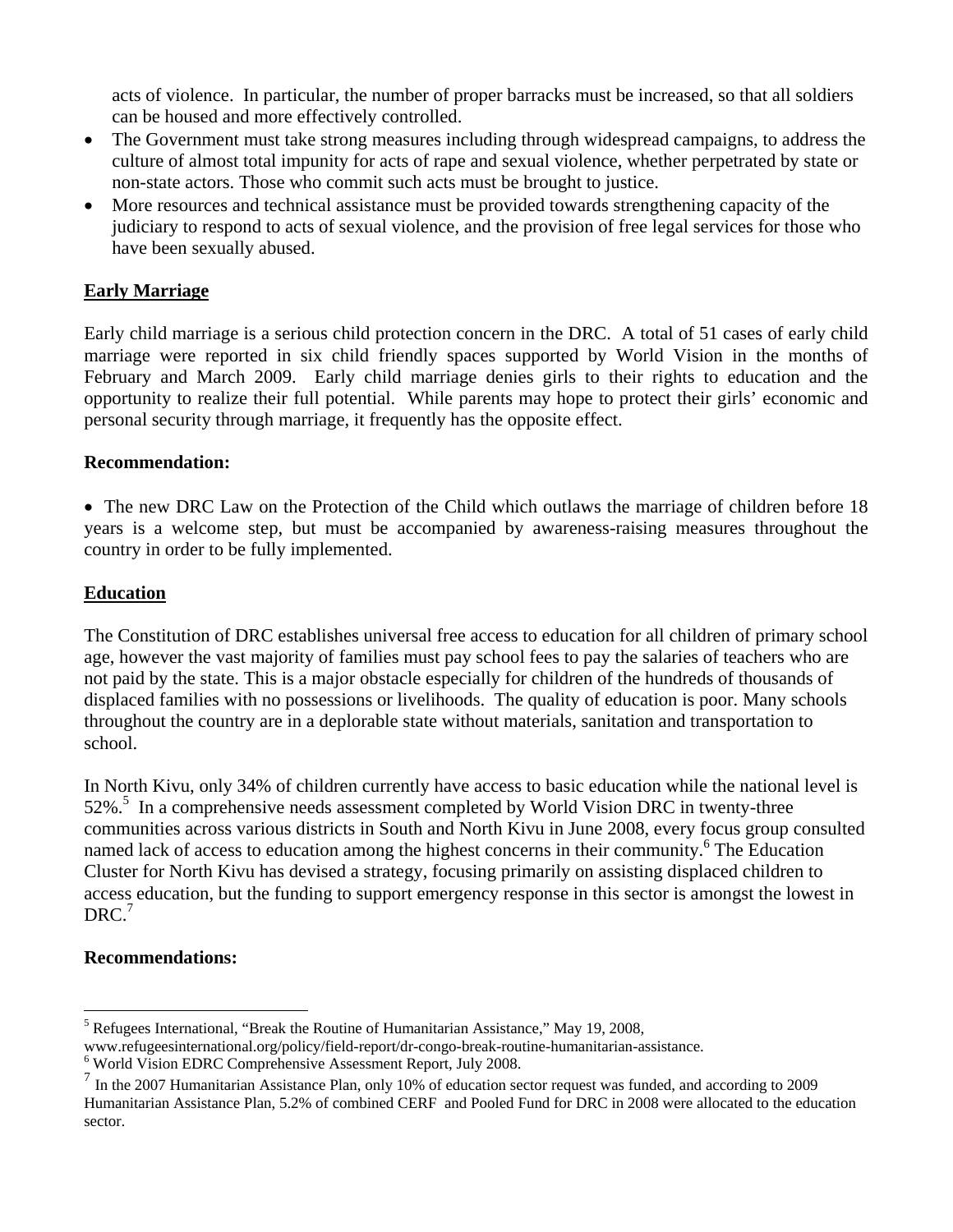- Donors must work with the DRC government to provide more assistance to emergency education initiatives in Eastern DRC to ensure that displaced and especially vulnerable children can access education
- The government must increase the budget allocation to the education sector to remove the burden of payment of teachers' salaries from parents.
- More support must be provided to parent-teacher committees that work to develop incomegenerating activities that will support families to send their girls to school

## **Birth registration**

The very low levels of birth registration have decreased further in recent years to 31% in 2007. Lack of a birth certificate limits access to most public services. DRC law provides for free birth registration, but an administrative cost remains, and the system is open to abuse from the under-paid civil servants who administer it.

#### **Recommendations:**

- All administrative costs relating to birth registration must be removed and abuses of the system addressed through ensuring that civil servants are adequately remunerated for their work, and subject to judicial proceedings should abuses take place.
- Donors along with the DRC government should work to ensure that there are mobile birth registration teams to help those in particularly rural areas to access these services.
- Sensitization campaigns among the wider population in DRC to make them aware of the importance of registering their children should be enhanced.

### **Children Accused of Witchcraft**

A widespread belief in witchcraft, the harsh economic conditions, and strong religious influences in Eastern DRC all combine to create a social climate where it is common to find cases of children being accused of demonic possession and tortured or swiftly disowned for allegedly partaking in sorcery, usually because a misfortune has befallen the family. They are often forced to leave their homes and often end up living on the street. Such children have been beaten or tortured during violent "exorcisms." Local sources suggest some have been killed or their parents' houses have been burned by community members.

#### **Recommendations:**

- Sensitization campaigns working with respected community leaders to promote children's rights and condemning the practice of accusing others of witchcraft must be supported
- To set community level structures who will take actions in preventing the abandonment of children

#### **Health & Nutrition**

Maternal mortality rates remain high, and 1 in 8 children die before their first birthday. Only 31% of children under the age of 5 receive the vaccinations available for preventable diseases. Although efforts to address water sanitation and hygiene have been made through the provision of latrines, water collection points and wells in special units in conflict zones, many displaced children are unable to access the services. Healthcare workers face security threats in conflict zones. Rates of HIV/AIDS continue to rise despite national programmes to combat it.